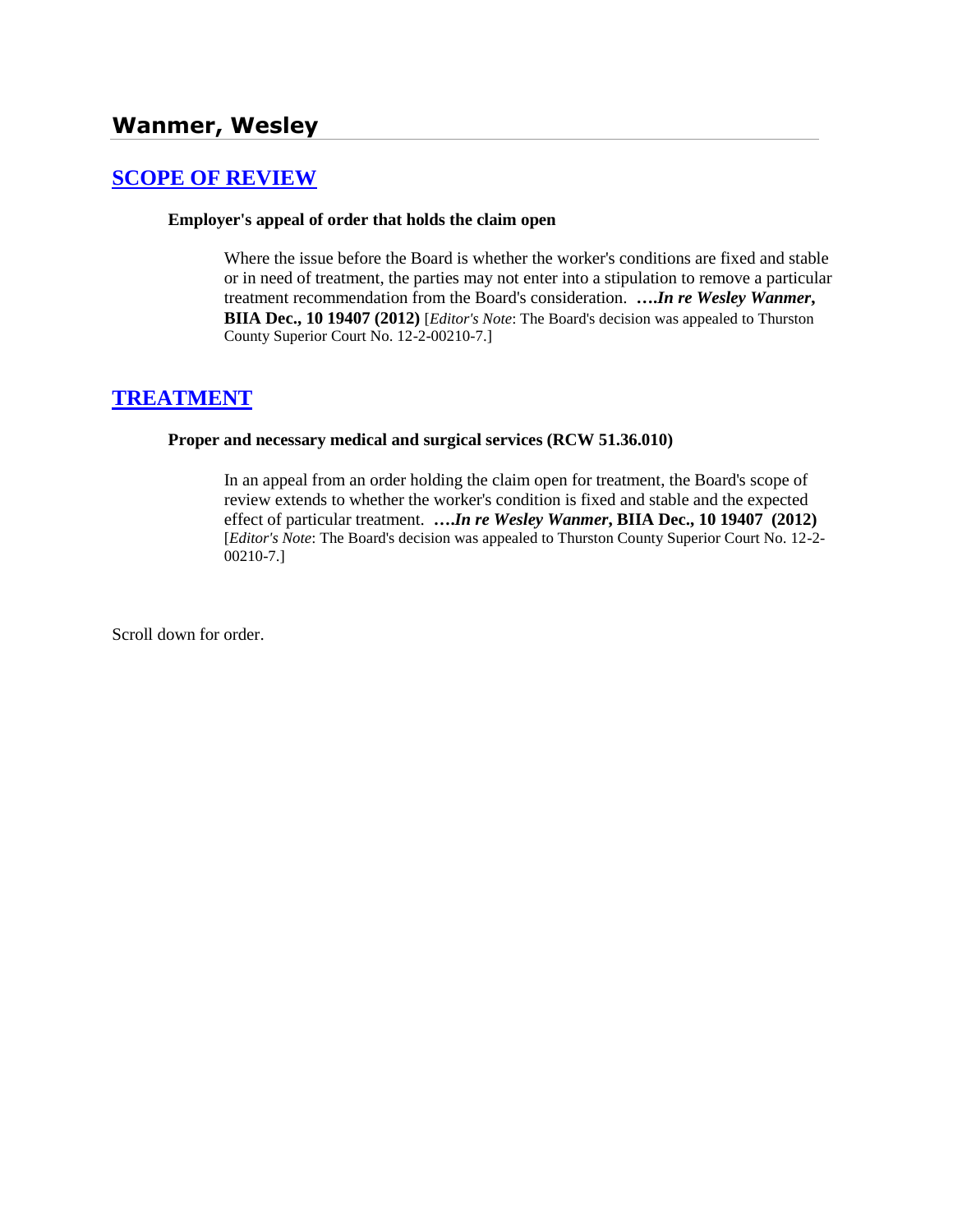## **BEFORE THE BOARD OF INDUSTRIAL INSURANCE APPEALS STATE OF WASHINGTON**

**)**

1 **IN RE: WESLEY W. WANMER ) DOCKET NO. 10 19407**

**CLAIM NO. SB-73562 ) DECISION AND ORDER**

APPEARANCES:

2

3 4

5

6

7

8 9

10

11

12

19

27

28 29

30

31

32

Claimant, Wesley W. Wanmer, by Law Offices of James Rolland, P.S., per Roger C. Cartwright and Elijah M. Forde

Self-Insured Employer, Interstate Brands Corp., by Law Office of Robert M. Arim, PLLC, per Robert M. Arim

Department of Labor and Industries, by The Office of the Attorney General, per Robert Hatfield, Assistant

13 14 15 16 17 18 The self-insured employer, Interstate Brands Corp., filed an appeal with the Board of Industrial Insurance Appeals on August 5, 2010, from an order of the Department of Labor and Industries dated June 7, 2010. In that order, the Department affirmed a March 5, 2010 order in which it canceled a December 9, 2009 order, allowed Wesley W. Wanmer's claim for an injury on November 15, 2008, and held the claim open for authorized treatment and action as indicated. The Department order is **REVERSED AND REMANDED.**

## **PROCEDURAL AND EVIDENTIARY MATTERS**

20 21 22 23 As provided by RCW 51.52.104 and RCW 51.52.106 this matter is before the Board for review and decision. The self-insured employer filed a timely Petition for Review of a Proposed Decision and Order issued on September 1, 2011, in which the industrial appeals judge affirmed the Department of Labor and Industries order dated June 7, 2010.

24 25 26 Our industrial appeals judge accepted a stipulation attempting to limit matters at issue in this appeal. The stipulation was apparently agreed to by all counsel off the record and then recited on the record by the industrial appeals judge in material part as follows:

> The issue is limited to whether the industrial injury of November 15, 2008 was a proximate cause of the claimant's need for further and necessary and proper medical treatment.

The specific recommendation by Doctor Wood of a left knee total knee replacement has not been ruled upon by the department.

1/11/12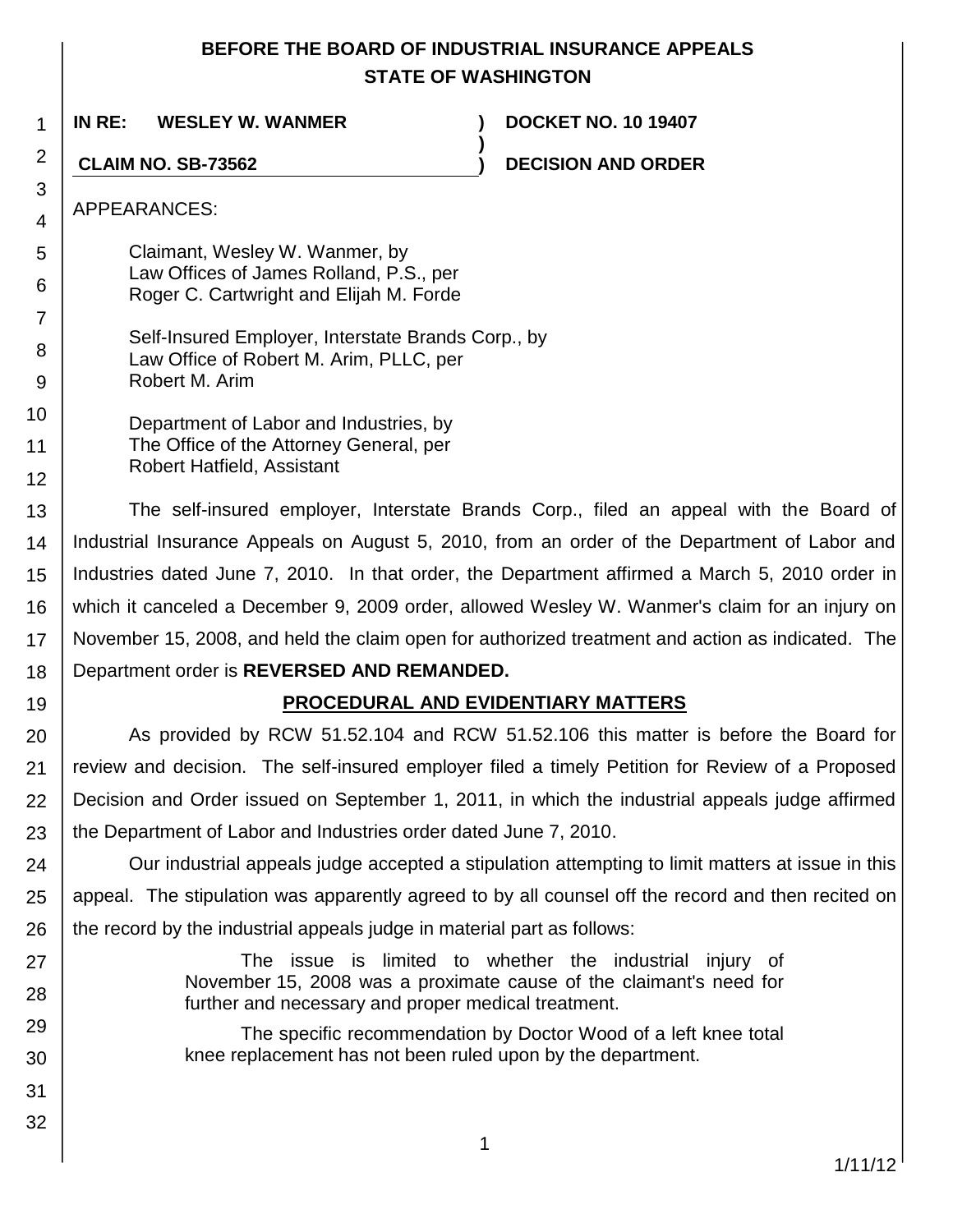Therefore, the sole issue will not be whether the claimant's request for a left knee replacement as a method of therapy or a matter of therapy whether rehabilitative is more controversial (sic) will not before the Board in this appeal.

The sole issue is whether the residual effects of industrial injury of November 15, 2008 was the proximate cause of the claimant's need for necessary and proper medical treatment as of June 7, 2010.

6/14/11 Tr. at 4-5. We reject this stipulation.

This stipulation is premised on a misconception of the scope of the Board's review authority. We are directed by statute to make findings and conclusions as to each contested issue of fact and law in the appeals before us. RCW 51.52.104 and 106. The scope of the Board's jurisdiction is limited by the Department order on appeal, the Notice of Appeal, and the issues raised thereby. *Brakus v. Department of Labor & Indus.*, 48 Wn.2d 218 (1956); *Lenk v. Department of Labor & Indus.*, 3 Wn.App. 977 (1970). The self-insured employer, Interstate Brands, appeals from the Department's decision that Mr. Wanmer's claim should not have been closed as of December 12, 2009, and, rather, should remain open for authorized treatment and action as indicated, continuing through and as of the date of the appealed order, June 7, 2010. Interstate Brands contends that Mr. Wanmer's condition proximately caused by his November 15, 2008 industrial injury was fixed and stable and that his claim should have remained closed as December 9, 2009.

18 In short, the appeal before the Board concerns whether Mr. Wanmer's claim should be open or closed. Thus, the issue placed before us by Interstate Brand's appeal is whether condition(s) caused by Mr. Wanmer's industrial injury are most appropriately deemed fixed and stable (medically stationary) or whether "proper and necessary" medical treatment is available for the conditions caused by the industrial injury. RCW 51.36.010(2)(a). Determination of this appeal necessarily requires that we consider the character of Mr. Wanmer's condition caused by his industrial injury and the expected effect of particular treatment. *In re Lyle Rilling*, BIIA Dec., 88 4865 (1990).

There is no dispute over the fact that Mr. Wanmer's claim is for a left knee injury. The offered stipulation attempts to remove from the Board's consideration a form of treatment, a left total knee replacement recommended by P. Brodie Wood, M.D., ostensibly because the Department had not yet ruled on that particular treatment recommendation. We have previously noted that, in reviewing determinations made by the Department, the Board may be required to determine matters not explicitly reached by the Department when those matters are within the

1

2

3

4

5

6

7

8

9

10

11

12

13

14

15

16

17

19

20

21

22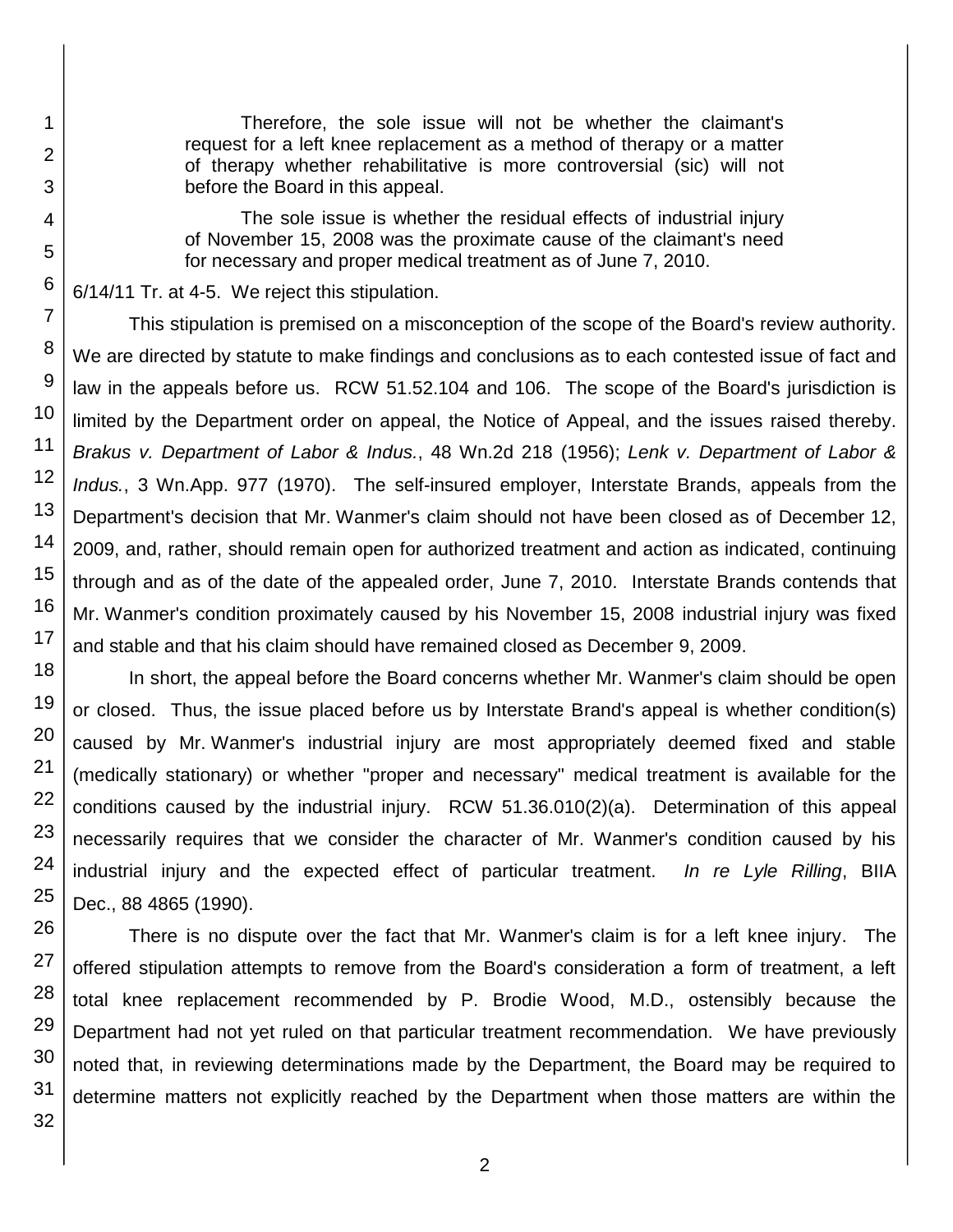1 2 3 purview of the decision made by the Department in its order, the appeal from that order, and the evidence presented by the parties. *See*, for instance, *In re Merle Free, Jr.*, BIIA Dec., 89 0199 (1990) and *In re Anton Worklan*, BIIA Dec., 26,538 (1967).

4 5 6 7 8 9 10 11 Prior to offering the stipulation at hearing on June 14, 2011, the parties had taken the perpetuation deposition of Dr. Wood on May 3, 2011, and had taken the perpetuation Deposition of Michael R. Coe, M.D., on May 9, 2011. The depositions have been submitted to the Board in their entirety, published, and made part of the Board's evidentiary record in this appeal. Dr. Wood and Dr. Coe provided the only medical testimony in this appeal. In his deposition, Dr. Wood was asked whether, as of the date of the appealed Department order, June 7, 2010, Mr. Wanmer's left knee condition was "fixed or in need of further treatment." Dr. Wood testified, "No, at that point I was petitioning for revision to a total knee arthroplasty," which Dr. Wood clarified was "conversion of this

12 partial to a complete knee replacement." Wood Dep. at 13-14.

13 14 15 16 17 18 19 20 21 22 23 24 25 26 27 28 29 Dr. Coe testified that Mr. Wanmer's industrial injury did not cause the need for any treatment as of June 7, 2010, including the recommended left total knee replacement. In sum, the parties had tried the issue of whether the recommended left total knee replacement was proper and necessary medical treatment for Mr. Wanmer's industrial injury within the meaning of RCW 51.36.010. In addition, we note that the **only** form of treatment contested by the parties by way of evidence presented in this is appeal is the recommended left total knee replacement (revision of a prior partial to a total). Indeed, there was no testimony by either Dr. Wood or Dr. Coe that focused on whether any other form of medical service was proper and necessary treatment for Mr. Wanmer's industrial injury between December 9, 2009, and June 7, 2010, other than the left total knee replacement surgery recommended by Dr. Wood. Finding of Fact No. 4 and Conclusion of Law No. 2 in the Proposed Decision and Order convey the industrial appeals judge's determination that Mr. Wanmer's industrial injury was in need of further "medical treatment" as of June 7, 2010. The finding of fact and the conclusion of law are without evidentiary support and are meaningless in the context of the record before us unless they reflect a determination that the recommended left total knee replacement is proper and necessary treatment for Mr. Wanmer's industrial injury. The stipulation attempting to remove the left total knee replacement recommendation from the Board's consideration is rejected.

30 31 The Board has reviewed the remaining evidentiary rulings in the record of proceedings. No prejudicial error was committed by these rulings. These remaining rulings are affirmed.

32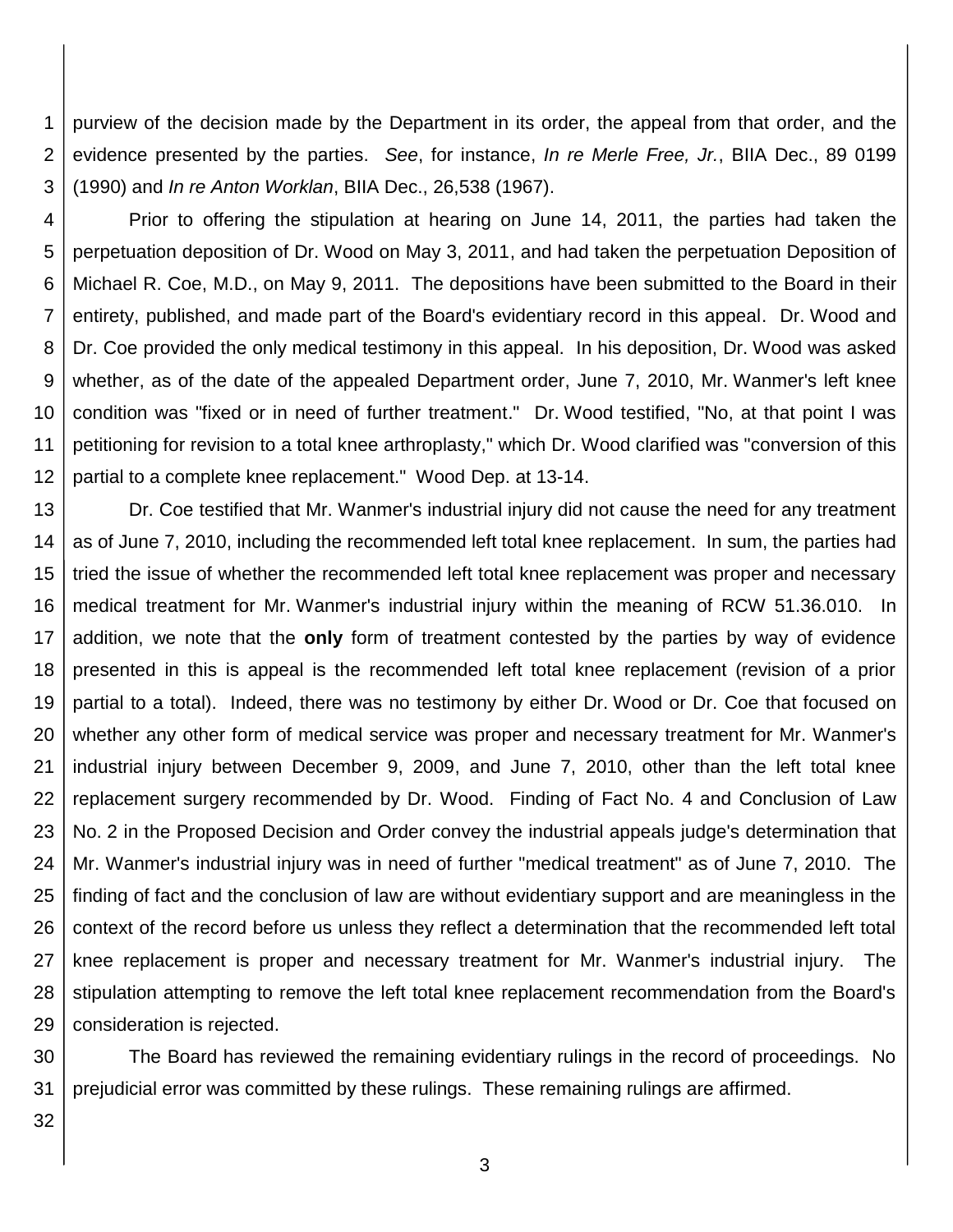#### **ISSUE**

2 3 4 5 6 7 8 9 The issue in this appeal is whether any condition caused by Mr. Wanmer's November 15, 2008 industrial injury to his left knee was in need of further proper treatment as of December 9, 2009, continuing through and as of the appealed Department order dated June 7, 2010. In this regard, the specific issue presented by the evidence is whether the industrial injury proximately caused the need for a recommended conversion of Mr. Wanmer's previous partial left knee replacement to a total left knee replacement. We determine that the November 15, 2008 industrial injury did not cause the need for the conversion to a total knee replacement, and that Mr. Wanmer's claim should have been closed as determined by the Department's order of December 9, 2009.

10

1

#### **DECISION**

11 12 13 14 15 16 17 18 The claimant, Wesley Wanmer, a thirty-six year old truck driver, sustained the industrial injury on November 15, 2008, when he experienced knee pain while jumping down from a truck. Mr. Wanmer had a pre-existing left knee injury from an April 2006 motor vehicle accident, and had multiple knee procedures prior to his industrial injury. He had a patellofemoral arthroplasty (partial knee replacement) in April 2007. Mr. Wanmer had a softball-related knee sprain in September of 2007. According to his attending orthopedic surgeon, Dr. Wood, Mr. Wanmer had always been ambivalent about having the partial knee replacement, rather than a total knee replacement, the latter of which had been considered before Mr. Wanmer's industrial injury.

19 20 21 22 23 24 25 26 27 28 Following the November 15, 2008 industrial injury, Mr. Wanmer was provided pain medication and received physical therapy. Dr. Wood testified that on February 26, 2009, he performed an open retinacular release and medial reefing realignment of Mr. Wanmer's prior patellofemoral arthroplasty. The record does not suggest that this procedure was performed because of Mr. Wanmer's industrial injury. It appears that through this time Dr. Wood had viewed the November 15, 2008 injury as in the nature of a sprain and did not think the industrial injury had caused any internal derangement or affected the prior unrelated, partial knee replacement. Dr. Wood testified that Mr. Wanmer was treated with physical therapy and pain medication with expectation that his symptoms would quiet down to the baseline that existed before the industrial injury.

29 30 31 Dr. Wood acknowledged that he examined Mr. Wanmer's prior partial knee replacement that was not related to the industrial injury when the February 26, 2009 procedure was performed. The procedure involved surgically opening Mr. Wanmer's left knee rather than being only an

32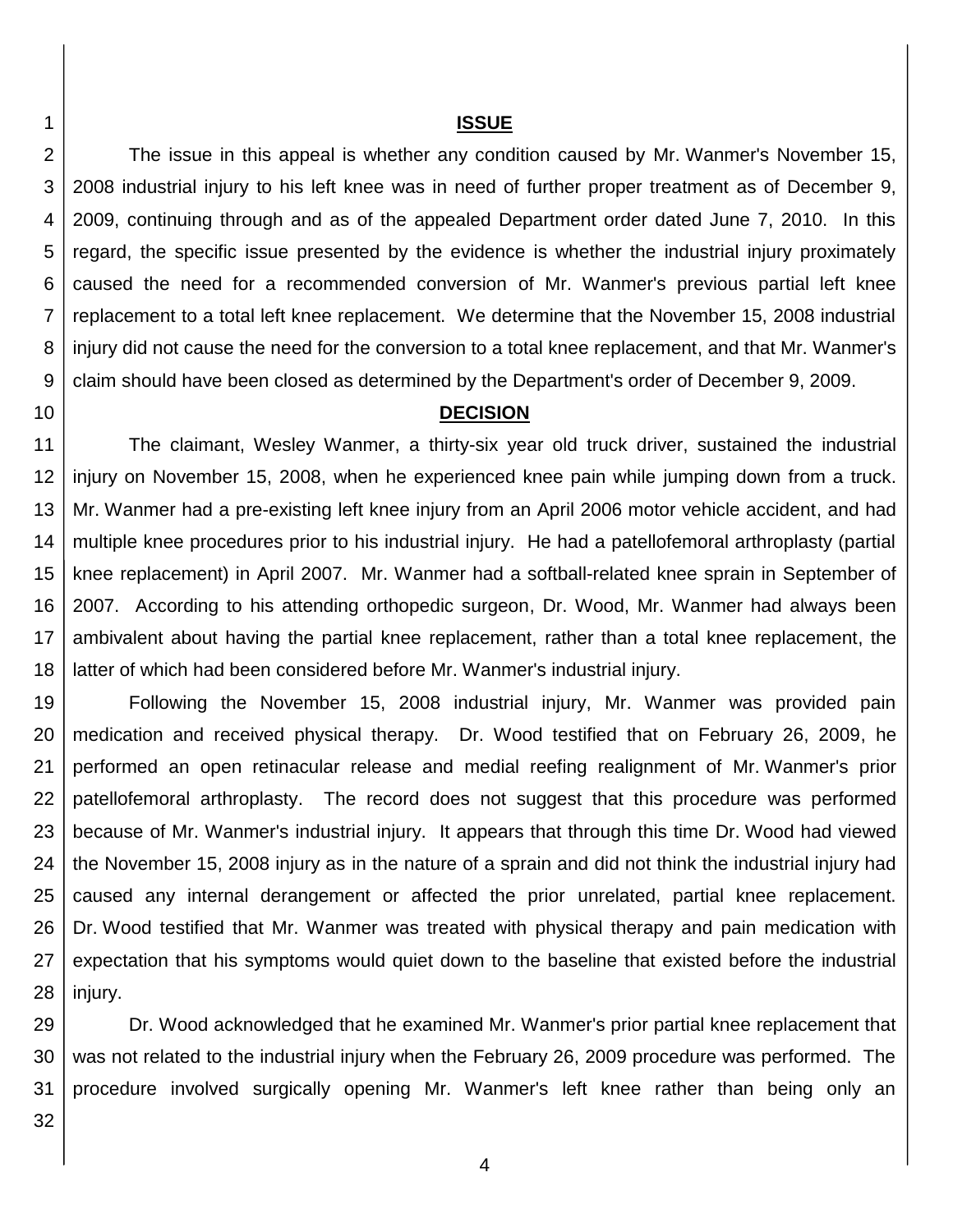1 2 3 arthroscopic procedure. Contemporaneous with this, Dr. Wood reported that everything looked in order. At hearing, Dr. Wood characterized his observations as reflecting "no obvious or gross loosening." Wood Dep. at 21.

4 5 6 7 8 9 It appears that treatment for the effects of Mr. Wanmer's industrial injury remained conservative and the eventual December 9, 2009 Department order in which the Department closed his claim was at least in part prompted by an independent medical examination conducted by Dr. Coe on June 11, 2009. Dr. Coe reported that the effects of the November 15, 2008 injury had resolved without the need for further treatment and without associated residual impairment. At the time, Dr. Wood had concurred with this assessment.

10 11 12 13 14 15 16 17 18 However, after the independent medical examination and prior to the issuance of the closing order, Mr. Wanmer had returned to Dr. Wood with complaints of lateral joint pain. Dr. Wood advised Mr. Wanmer that a bone scan would be in order to explore what was happening in Mr. Wanmer's knee. Mr. Wanmer protested the December 9, 2009 closing order and it was held in abeyance. The bone scan was completed. Dr. Wood testified that the bone scan was such that he could say that Mr. Wanmer should go ahead with his total knee replacement. At hearing, Dr. Wood expressed the opinion that Mr. Wanmer's jump from the truck on November 18, 2008, must have been severe enough to his left knee to create some loosening leading to the justification of a left total knee replacement.

19 20 21 22 23 24 25 26 27 Dr. Coe testified that partial knee replacements, such as Mr. Wanmer had before his November 15, 2008 industrial injury, are controversial in that they end up requiring a total knee replacement about 25 percent, of the time. Dr. Coe also thinks it is significant that Dr. Wood had inspected the prior partial knee replacement directly (after the November 18, 2008 injury) when he opened the knee in February 2009, and did not find anything wrong with the previously placed hardware, including no loosening. Dr. Coe also testified that the results of the bone scan did not provide convincing evidence that there had been loosening of the prior partial knee replacement. Thus, Dr. Coe stated his opinion that the effects of the November 18, 2008 industrial injury remained stationary. The industrial injury had caused a sprain that had resolved.

28 29 30 31 Interstate Brands, through the testimony of Dr. Coe, established its prima facie case that the effects of Mr. Wanmer's industrial injury were medically stationary, and that Mr. Wanmer's claim was properly closed without award for permanent partial disability by the December 9, 2009 Department order. The burden then shifted to Mr. Wanmer and the Department to establish by the

32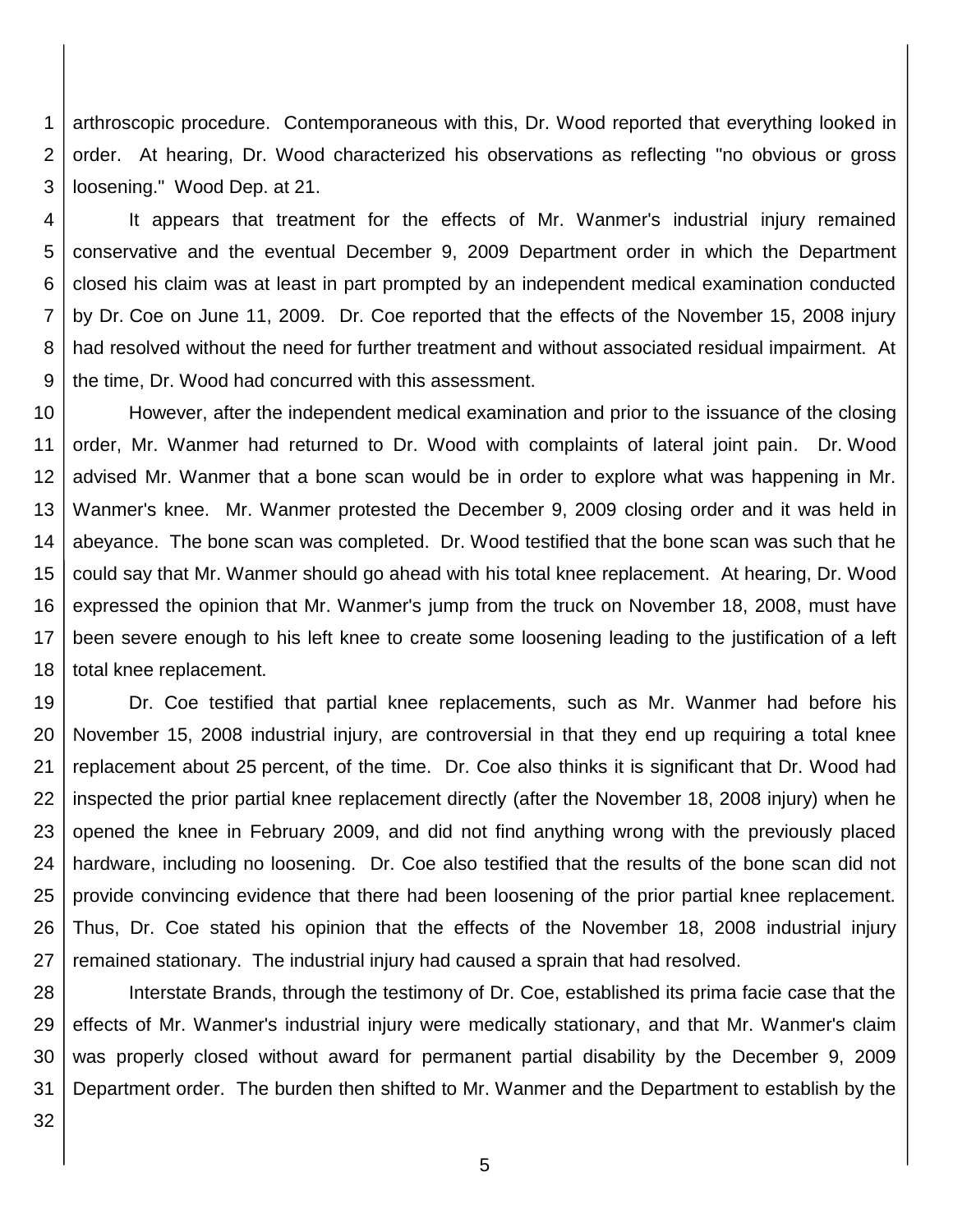1 2 3 preponderance of the evidence that the Department was correct in canceling the December 9, 2009 order and holding the claim open. *Olympia Brewing Co. v. Department of Labor & Indus.*, 34 Wn. 2d 498 (1949); *In re Christine Guttromson*, BIIA Dec., 55,804 (1981).

23

24

25

26

27

28

29

30

31

32

4 5 6 7 8 9 10 Mr. Wanmer has not convinced us by a preponderance of the evidence that his condition caused by his industrial injury was in need of further proper treatment as of December 9, 2009, or at any other time through June 7, 2010. The evidence best supports the conclusion that the November 18, 2008 industrial injury caused only a sprain that was resolved without impairment and without adverse effect on Mr. Wanmer's prior partial knee replacement by December 9, 2009. After the industrial injury, Dr. Wood had examined the knee replacement during an open procedure and reported that it appeared in order.

11 12 13 14 15 16 17 18 19 It is doubtful whether the bone scan showed that anything had loosened in Mr. Wanmer's left knee. There is no reason to accept Dr. Wood's interpretation of the significance of the bone scan over that of Dr. Coe before the industrial injury. Dr. Wood and Mr. Wanmer had waivered on the wisdom of a total knee replacement. Even if the bone scan or other factors suggested Mr. Wanmer's partial knee replacement had loosened, we have been given no explanation as to why the industrial injury, rather than the prior softball injury, should be selected as a likely cause of loosening of the partial knee replacement. Both the softball injury and the industrial injury occurred after the partial knee replacement, and it was not established that Mr. Wanmer was asymptomatic after these injuries, which preceded the November 18, 2008 industrial injury.

20 21 22 We have considered the Proposed Decision and Order, the self-insured employer's Petition for Review and Mr. Wanmer's Reply to Petition for Review. Based upon a thorough review of the entire record before us, we make the following Findings of Fact and Conclusions of Law.

### **FINDINGS OF FACT**

1. On December 8, 2008, the claimant, Wesley W. Wanmer, filed an Application for Benefits with the Department of Labor and Industries and alleging he sustained an industrial injury on November 15, 2008, while he was in the course of employment with Interstate Brands Corp., a self-insured employer. On December 9, 2009, the Department ended time-loss compensation benefits as paid through May 25, 2009, and closed Mr. Wanmer's claim without award for permanent partial disability. After a timely protest, the Department on March 5, 2010, allowed the claim, canceled the December 9, 2009 order and held the claim open for authorized medical treatment and other benefits. After a timely protest, the Department on June 1, 2010, affirmed the March 5, 2010 order. On August 5, 2010, the self-insured employer, Interstate